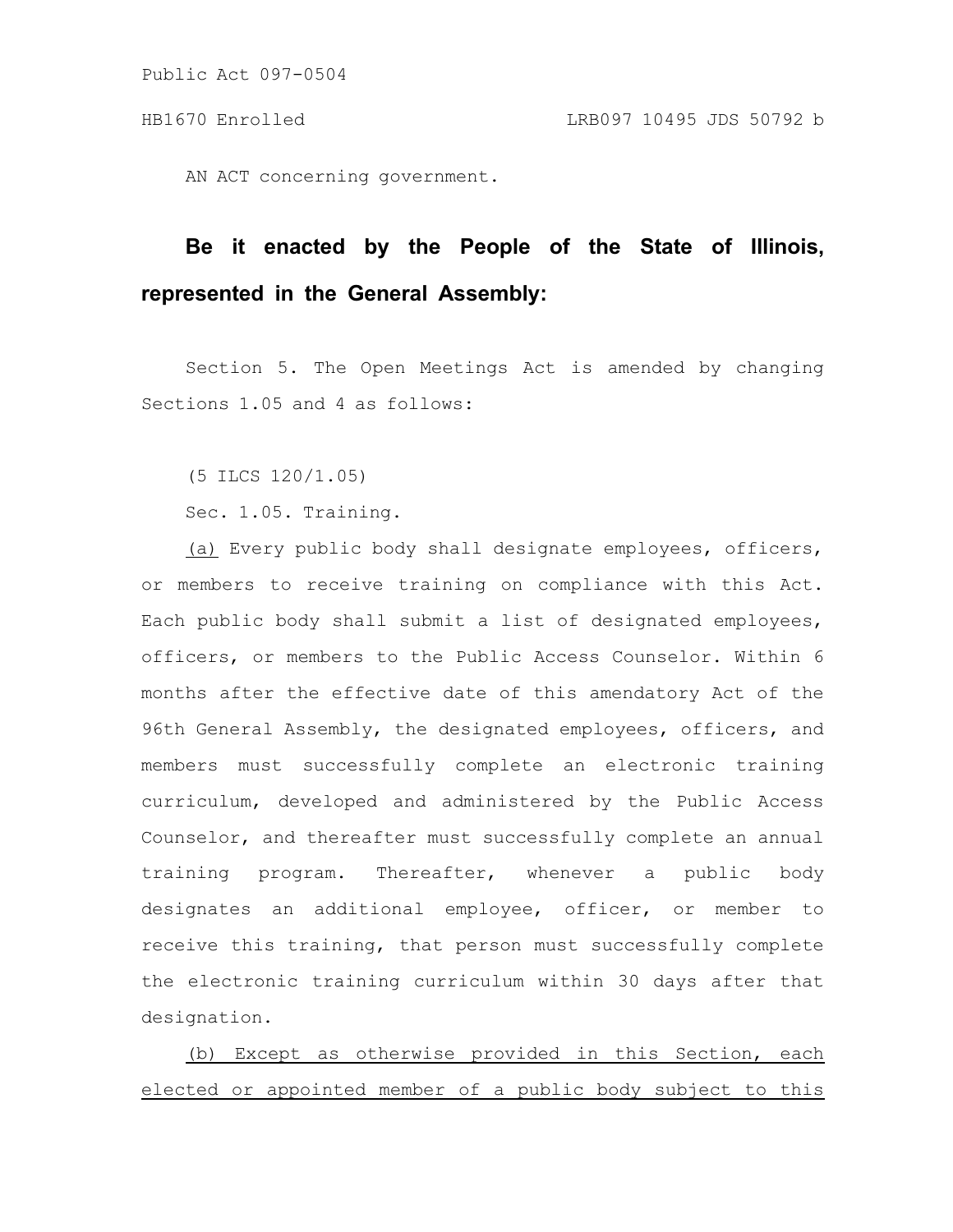Act who is such a member on the effective date of this amendatory Act of the 97th General Assembly must successfully complete the electronic training curriculum developed and administered by the Public Access Counselor. For these members, the training must be completed within one year after the effective date of this amendatory Act.

Except as otherwise provided in this Section, each elected or appointed member of a public body subject to this Act who becomes such a member after the effective date of this amendatory Act of the 97th General Assembly shall successfully complete the electronic training curriculum developed and administered by the Public Access Counselor. For these members, the training must be completed not later than the 90th day after the date the member:

(1) takes the oath of office, if the member is required to take an oath of office to assume the person's duties as a member of the public body; or

(2) otherwise assumes responsibilities as a member of the public body, if the member is not required to take an oath of office to assume the person's duties as a member of the governmental body.

Each member successfully completing the electronic training curriculum shall file a copy of the certificate of completion with the public body.

Completing the required training as a member of the public body satisfies the requirements of this Section with regard to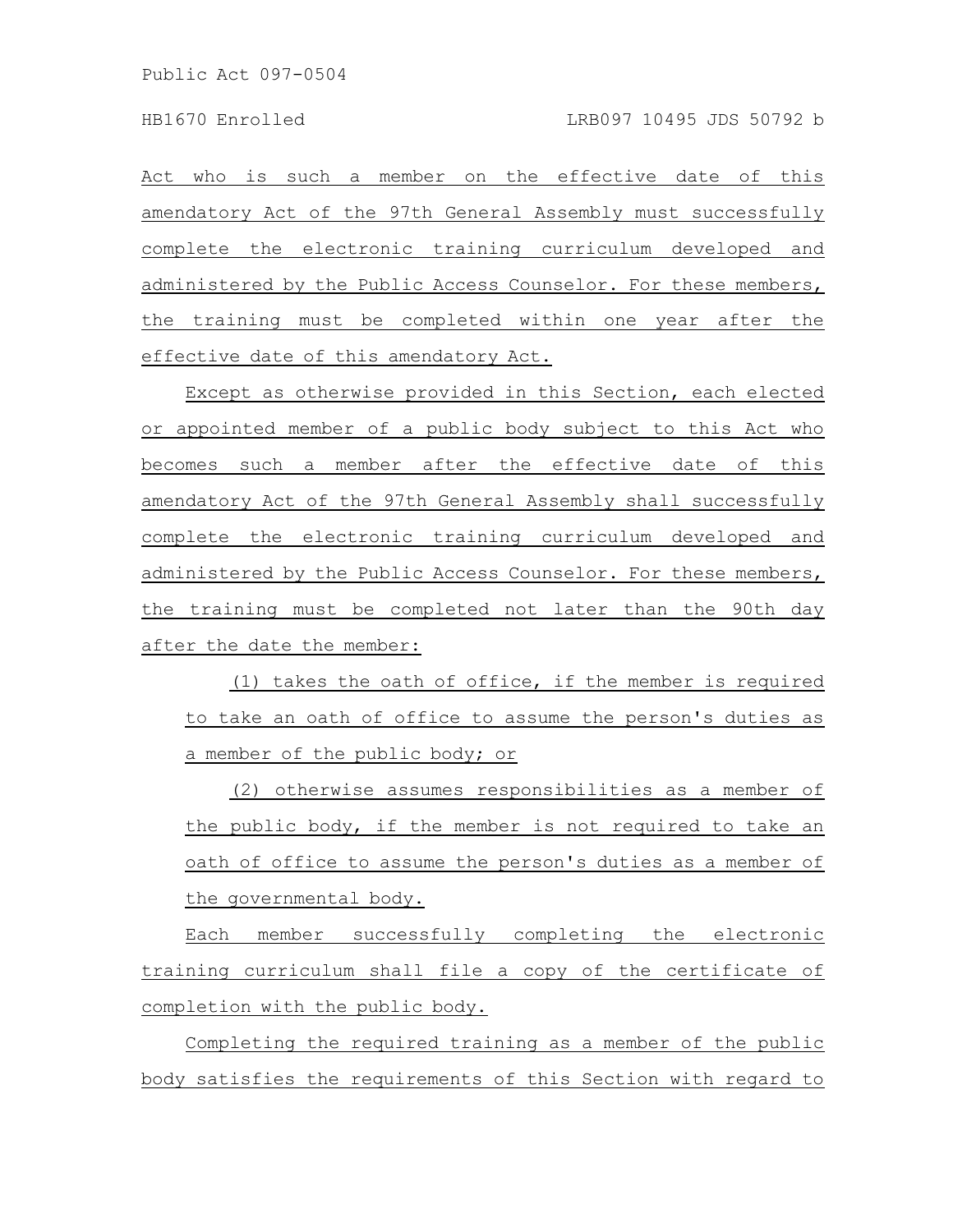the member's service on a committee or subcommittee of the public body and the member's ex officio service on any other public body.

The failure of one or more members of a public body to complete the training required by this Section does not affect the validity of an action taken by the public body.

An elected or appointed member of a public body subject to this Act who has successfully completed the training required under this subsection (b) and filed a copy of the certificate of completion with the public body is not required to subsequently complete the training required under this subsection (b).

(c) An elected school board member may satisfy the training requirements of this Section by participating in a course of training sponsored or conducted by an organization created under Article 23 of the School Code. The course of training shall include, but not be limited to, instruction in:

(1) the general background of the legal requirements for open meetings;

(2) the applicability of this Act to public bodies;

(3) procedures and requirements regarding quorums, notice, and record-keeping under this Act;

(4) procedures and requirements for holding an open meeting and for holding a closed meeting under this Act; and

(5) penalties and other consequences for failing to